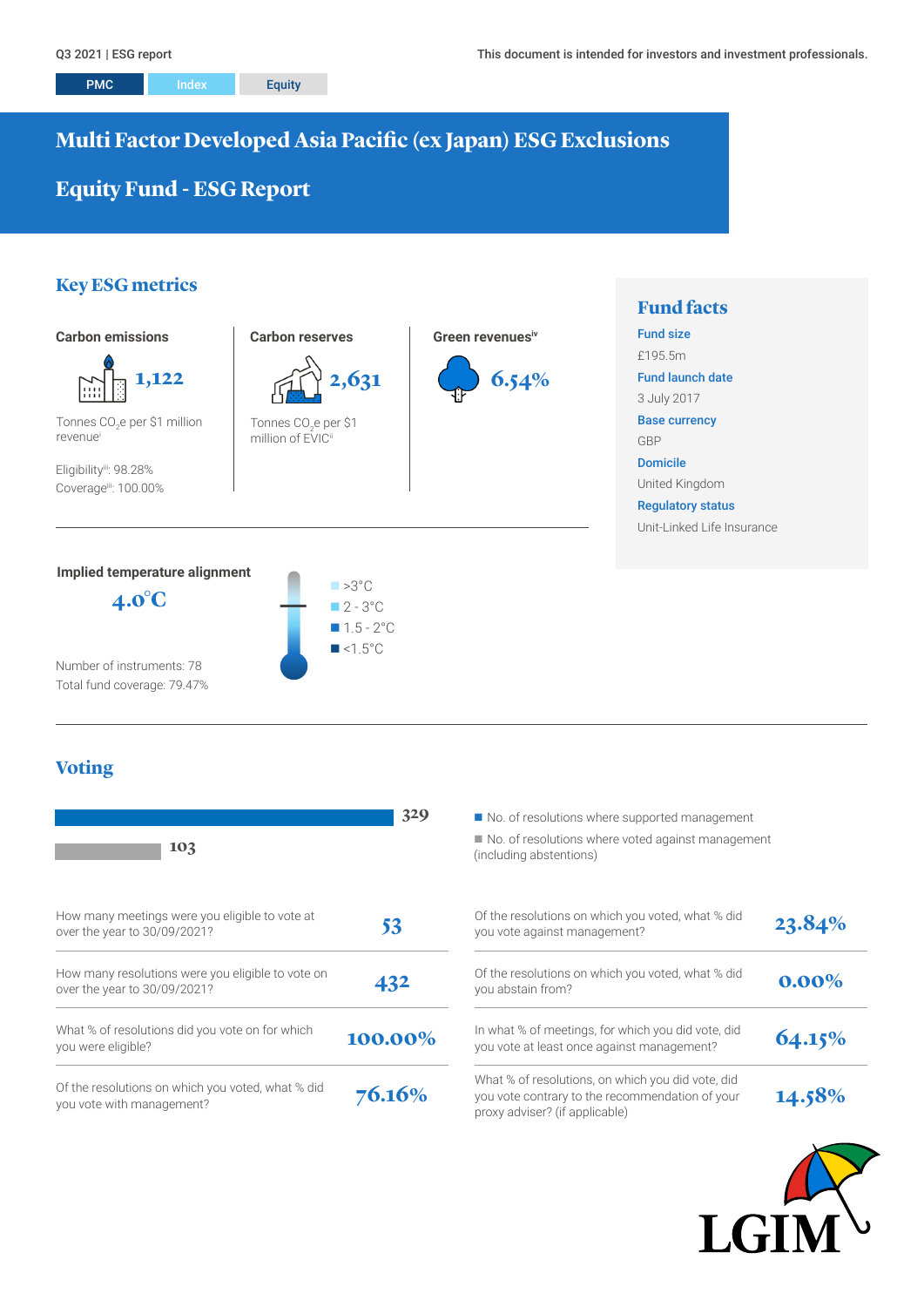Q3 2021 | Multi Factor Developed Asia Pacific (ex Japan) ESG Exclu-

# **Engagement (12 month period)v**



# **Implied temperature alignment**



## **Distribution by holdings (%)**



# **Fund trends (%)**

|                   | 1m        | 3m       | 6m       | 1 vr |
|-------------------|-----------|----------|----------|------|
| Carbon emissions  | -57 29    | $-51.09$ | -42 86   |      |
| ■ Carbon reserves | $-199.42$ | -242.66  | $-25191$ |      |

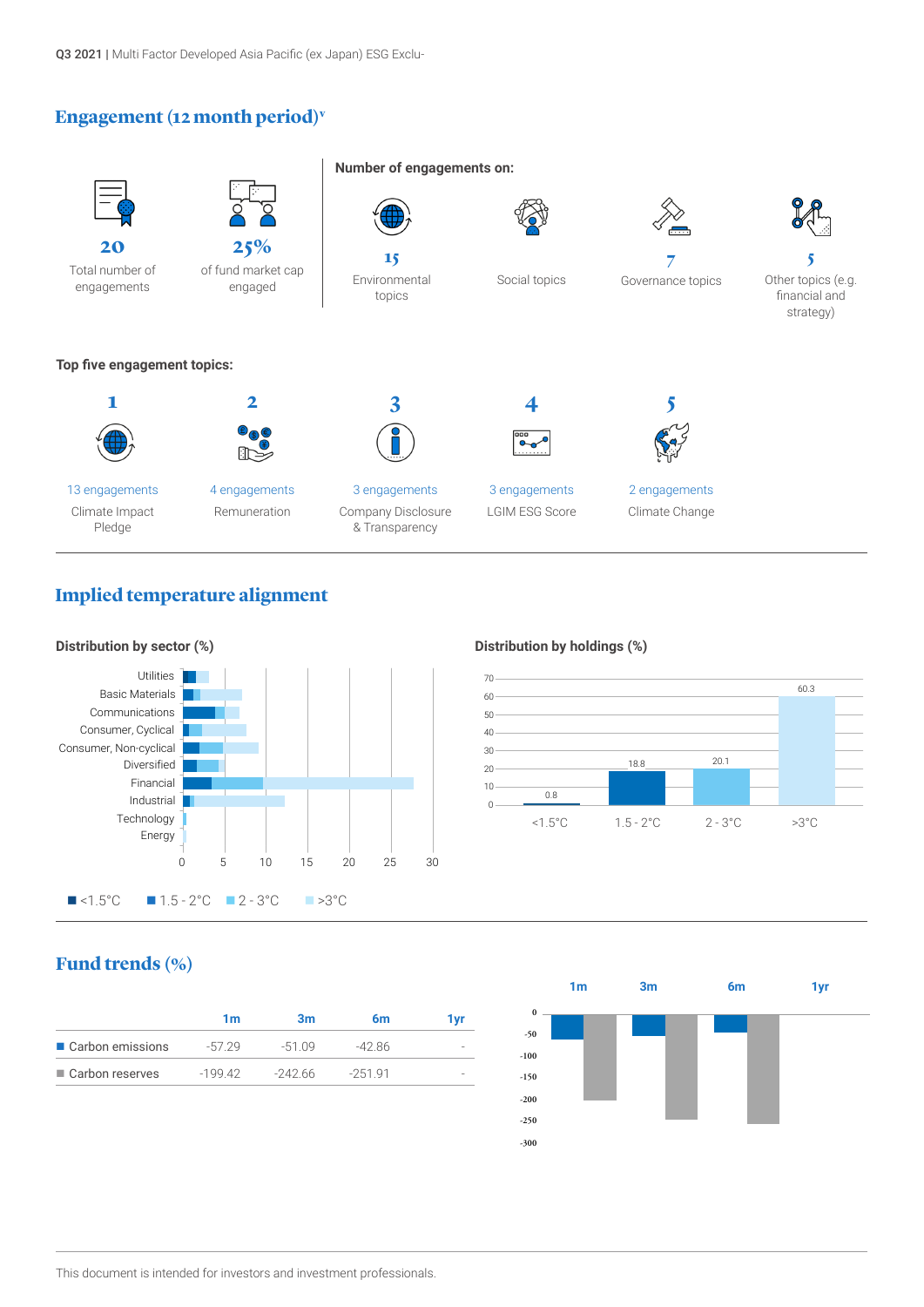



## **Countries (%)**

| <b>*</b> Hong Kong | 80.6 |
|--------------------|------|
| Australia          | 172  |
| Singapore          | 16   |
| New Zealand        | ი 6  |
|                    |      |

## **Sectors (%)**

| $\blacksquare$ Utilities       | 82.2 |
|--------------------------------|------|
| $\blacksquare$ Basic Materials | 8.1  |
| $\blacksquare$ Industrial      | 3.2  |
| $\blacksquare$ Financial       | 2.3  |
| ■ Communications               | 14   |
| ■ Diversified                  | 1.2  |
| ■ Consumer, Cyclical           | 0.9  |
| Consumer, Non-cyclical         | 0.6  |
| ■ Technology                   | 0.1  |
| $\blacksquare$ Other           | 0.0  |

## **ISIN rank by % of total emissions**

| ↓              | <b>ISIN name</b>            | %     |
|----------------|-----------------------------|-------|
| 1              | POWER ASSETS HOLDINGS LTD   | 72.82 |
| $\mathfrak{D}$ | CLP HOLDINGS LTD            | 3.95  |
| 3              | SOUTH32 LTD                 | 2.28  |
| 4              | SPARK INFRASTRUCTURE GROUP  | 1.90  |
| 5              | <b>AUSNET SERVICES</b>      | 1.85  |
|                |                             |       |
| ♠              | <b>ISIN name</b>            | %     |
| 77             | AMP LTD                     | 0.00  |
| 76             | <b>MEDIBANK PRIVATE LTD</b> | 0.00  |
| 75             | <b>REA GROUP LTD</b>        | 0.00  |
| 74             | UNITED OVERSEAS BANK LTD    | 0.00  |
| 73             | <b>UOL GROUP LTD</b>        | 0.00  |



## **Countries (%) Sectors (%)**

| Australia   | 867 |
|-------------|-----|
| Hong Kong   | 120 |
| G Singapore | 13  |

| $\sim$ |  |
|--------|--|

| ■ Basic Materials         | 77 6 |
|---------------------------|------|
| $\blacksquare$ Utilities  | 192  |
| Diversified               | 31   |
| $\blacksquare$ Industrial | 0.0  |
| $\blacksquare$ Financial  |      |

## **ISIN rank by % of total reserves**

|   | <b>ISIN name</b>          | %     |
|---|---------------------------|-------|
|   | <b>BHP GROUP LTD</b>      | 45.20 |
| 2 | SOUTH32 LTD               | 32.40 |
| 3 | CLP HOLDINGS LTD          | 10.08 |
| 4 | AGL ENERGY LTD            | 7.93  |
| 5 | CK HUTCHISON HOLDINGS LTD | 1.86  |
|   | <b>ISIN name</b>          | %     |

| 10 | <b>HENDERSON LAND DEVELOPMENT</b> | $(1.0^{\circ}$ |
|----|-----------------------------------|----------------|
| q  | HONG KONG & CHINA GAS             | 0.02           |
| 8  | KEPPEL CORP LTD                   | 0.05           |
|    | ORIGIN ENERGY LTD                 | 1 21           |
| 6  | JARDINE MATHESON HLDGS LTD        | 1 25           |